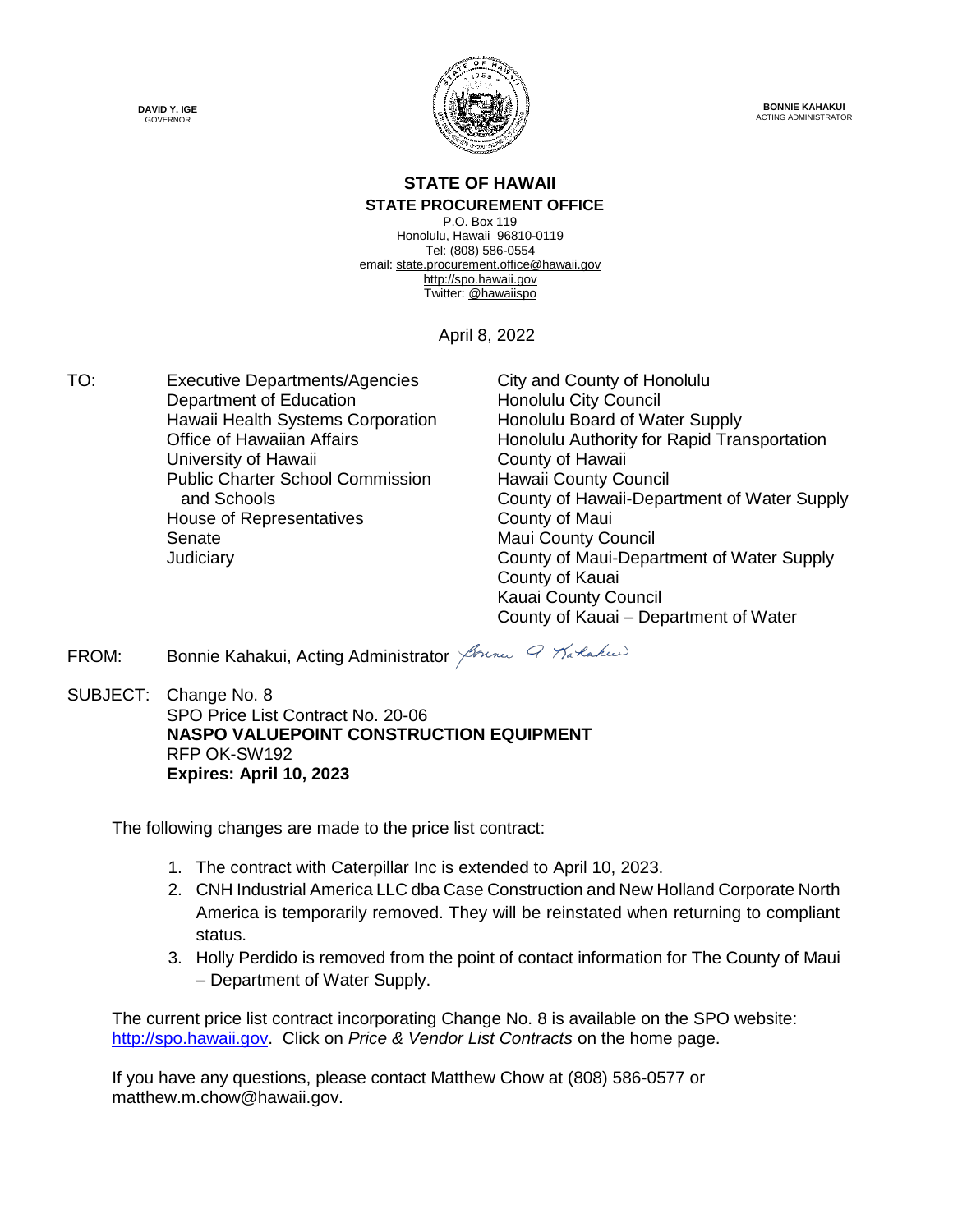### **WHERE TO FIND**

| Participating Jurisdictions, Point of Contact, Nonprofit Organizations 2-3  |  |
|-----------------------------------------------------------------------------|--|
| Contractors, Vendor Codes, Compliance, pCard, Purchase Orders, Contract No4 |  |
|                                                                             |  |
|                                                                             |  |
|                                                                             |  |
|                                                                             |  |
|                                                                             |  |
|                                                                             |  |
|                                                                             |  |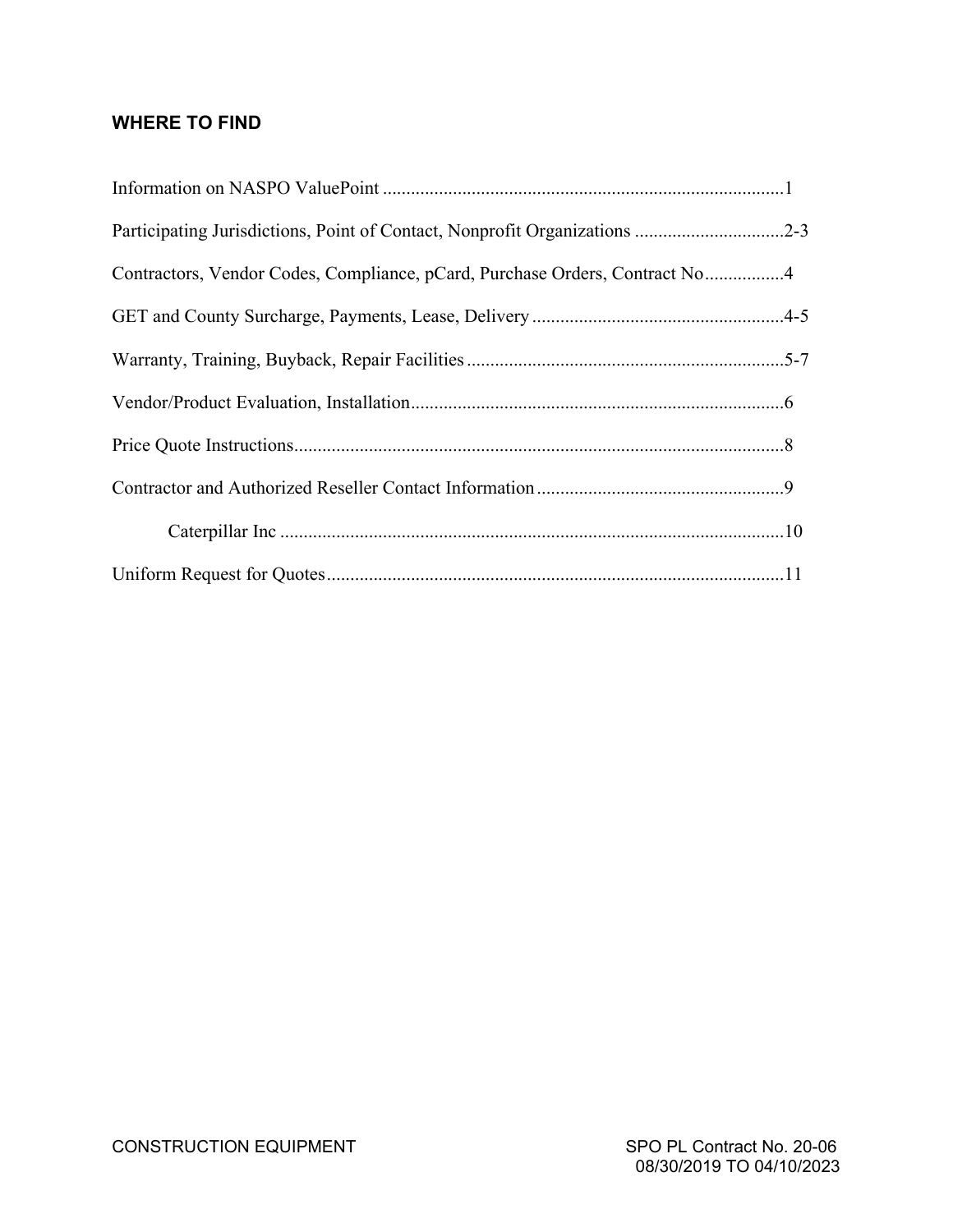### **STATE OF HAWAII STATE PROCUREMENT OFFICE**

**SPO Price List Contract No. 20-06** Includes Change No. 8 Effective: 04/08/2022

#### **THIS SPO PRICE/VENDOR LIST CONTRACT IS FOR AUTHORIZED BUSINESS ONLY**

### **NASPO VALUEPOINT CONSTRUCTION EQUIPMENT**

### (RFP OK-SW192) **August 30, 2019 to April 10, 2023**

### **INFORMATION ON NASPO VALUEPOINT**

The NASPO ValuePoint Cooperative Purchasing Organization is a multi-state contracting consortium of state governments, including local governments, of which the State of Hawaii is a member. NASPO ValuePoint Purchasing Organization seeks to achieve price discounts by combining the requirements of multi-state governmental agencies, and cost-effective and efficient acquisition of quality products and services.

The State of Oklahoma is the current lead agency and contract administrator for the NASPO ValuePoint Construction Equipment contract. A request for competitive sealed proposals was issued on behalf of NASPO ValuePoint Cooperative Purchasing Organization and contracts were awarded to five qualified Contractors. The State of Hawaii has signed a Participating Addendum with one contractor and intends to add more authorized contractors to the Price List contract.

The purpose of this competitive solicitation was to develop a "catalog discount" contract to provide for equipment to be made available for purchase. Awarded vendors are able to provide construction equipment such as tracked loaders, wheel loaders, motor grades, telehandler, site dumper, backhoes, skid steer, track excavator, wheeled excavators and dozers.

For additional information on this contract, visit the NASPO ValuePoint website at [https://www.naspovaluepoint.org/portfolio/construction-equipment-2018-2023/.](https://www.naspovaluepoint.org/portfolio/construction-equipment-2018-2023/)



formerly WSCA-NASPO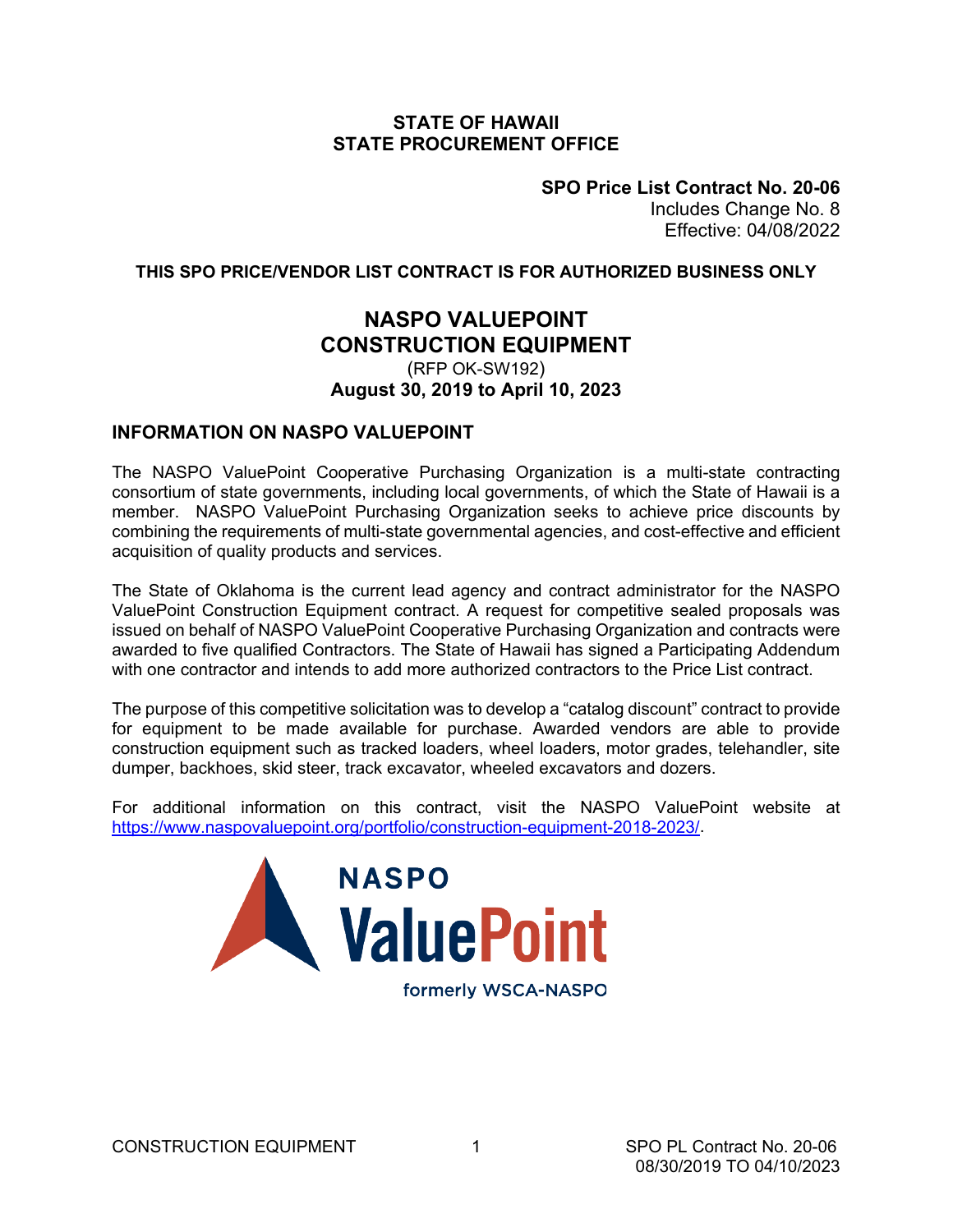**PARTICIPATING JURISDICTIONS** listed below have signed a cooperative agreement with the SPO and are authorized to utilize this price list contract.

| <b>Executive Departments/Agencies</b>               | City and County of Honolulu                   |
|-----------------------------------------------------|-----------------------------------------------|
| Department of Education                             | Honolulu City Council                         |
| Hawaii Health Systems Corporation                   | Honolulu Board of Water Supply                |
| <b>Office of Hawaiian Affairs</b>                   | Honolulu Authority for Rapid Transportation   |
| University of Hawaii                                | County of Hawaii                              |
| <b>Public Charter School Commission and Schools</b> | <b>Hawaii County Council</b>                  |
| House of Representatives                            | County of Hawaii – Department of Water Supply |
| Senate                                              | County of Maui                                |
| Judiciary                                           | <b>Maui County Council</b>                    |
|                                                     | County of Maui - Department of Water Supply   |
|                                                     | County of Kauai                               |
|                                                     | <b>Kauai County Council</b>                   |
|                                                     | County of Kauai – Department of Water         |

The participating jurisdictions are not required but may purchase from this price list contract, and requests for exception from the contract are not required. Participating jurisdictions are allowed to purchase from other contractors; however, HRS chapter 103D, and the procurement rules apply to purchases by using the applicable method of procurement and its procedures, such as small purchases or competitive sealed bidding. The decision to use this contract or to solicit pricing from other sources is at the discretion of the participating jurisdiction.

**POINT OF CONTACT**. Questions regarding the products listed, ordering, pricing and status should be directed to the contractor(s).

| <b>Jurisdiction</b>                                                 | <b>Name</b>                 | <b>Telephone</b> | <b>Fax</b> | E-mail                                  |
|---------------------------------------------------------------------|-----------------------------|------------------|------------|-----------------------------------------|
| Executive                                                           | <b>Matthew Chow</b>         | 586-0577         | 586-0570   | matthew.m.chow@hawaii.gov               |
| <b>DOE</b>                                                          | <b>Procurement</b><br>Staff | 675-0130         | 675-0133   | G-OFS-DOE-Procurement@k12.hi.us         |
| <b>HHSC</b>                                                         | Nancy Delima                | 359-0994         |            | ndelima@hhsc.org                        |
| <b>OHA</b>                                                          | Christopher<br>Stanley      | 594-1833         | 594-1865   | chriss@oha.org                          |
| UH                                                                  | Karlee Hisashima            | 956-8687         | 956-2093   | karlee@hawaii.edu                       |
| <b>Public Charter</b><br>School<br>Commission and<br><b>Schools</b> | Danny<br>Vasconcellos       | 586-3775         | 586-3776   | danny.vasconcellos@spcsc.hawaii.<br>gov |
| House                                                               | <b>Brian Takeshita</b>      | 586-6423         | 586-6401   | takeshita@capitol.hawaii.gov            |
| Senate                                                              | Carol Taniguchi             | 586-6720         | 586-6719   | c.taniguchi@capitol.hawaii.gov          |

Procurement questions or concerns may be directed as follows: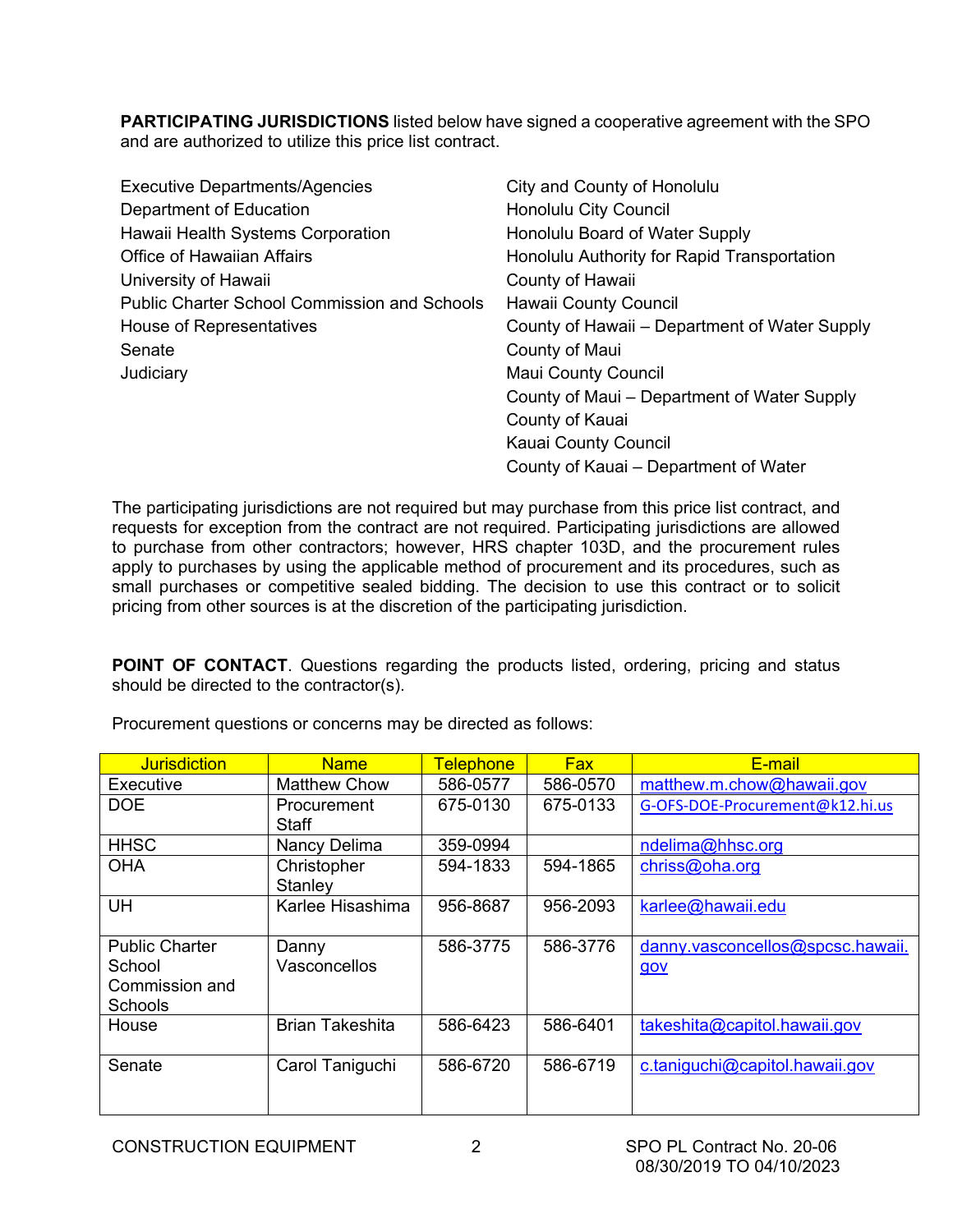| <b>Jurisdiction</b>                      | <b>Name</b>                      | <b>Telephone</b> | <b>Fax</b> | E-mail                          |
|------------------------------------------|----------------------------------|------------------|------------|---------------------------------|
| Judiciary                                | <b>Tritia Cruz</b>               | 538-5805         | 538-5802   | tritia.l.cruz@courts.hawaii.gov |
| C&C of Honolulu                          | Procurement<br><b>Specialist</b> | 768-5535         | 768-3299   | bfpurchasing@honolulu.gov       |
| Honolulu City                            | Kendall Amazaki,                 | 768-5084         | 768-5011   | kamazaki@honolulu.gov           |
| Council                                  | Jr. Nanette Saito                | 768-5085         |            | nsaito@honolulu.gov             |
| Honolulu Board of<br><b>Water Supply</b> | Procurement<br>Office            | 748-5151         |            | fn procurement@hbws.org         |
| <b>HART</b>                              | Dean Matro                       | 768-6246         |            | dean.matro@honolulu.gov         |
| County of Hawaii                         | Diane Nakagawa                   | 961-8440         | 961-8248   | Diane.Nakagawa@hawaiicounty.g   |
|                                          |                                  |                  |            | OV                              |
| Hawaii County                            | Diane Nakagawa                   | 961-8440         | 961-8248   | Diane.Nakagawa@hawaiicounty.g   |
| Council                                  |                                  |                  |            | OV                              |
| County of Hawaii-                        | Ka'iulani L.                     | 961-8050         | 961-8657   | kmatsumoto@hawaiidws.org        |
| Department of                            | Matsumoto                        | x224             |            |                                 |
| <b>Water Supply</b>                      |                                  |                  |            |                                 |
| County of Maui                           | Jared Masuda                     | 463-3816         |            | jared.masuda@co.maui.hi.us      |
| Maui County<br>Council                   | Marlene Rebugio                  | 270-7838         |            | marlene.rebugio@mauicounty.us   |
| County of Maui-                          | Kenneth L.                       | 270-7684         | 270-7136   | ken.bissen@co.maui.hi.us        |
| Department of                            | <b>Bissen</b>                    |                  |            |                                 |
| <b>Water Supply</b>                      |                                  |                  |            |                                 |
| County of Kauai                          | <b>Ernest Barreira</b>           | 241-4295         | 241-6349   | ebarreira@kauai.gov             |
| Kauai County                             | Codie Tabalba                    | 241-4193         | 241-6349   | ctabalba@kauai.gov              |
| Council                                  | Scott Sato                       | 241-4810         | 241-6349   | ssato@kauai.gov                 |
| County of Kauai-                         | <b>Marcelino Soliz</b>           | 245-5470         | 241-5813   | msoliz@kauaiwater.org           |
| Department of                            |                                  |                  |            |                                 |
| Water                                    |                                  |                  |            |                                 |

**USE OF PRICE & VENDOR LIST CONTRACTS BY NONPROFIT ORGANIZATIONS.** Pursuant to HRS §103D-804, nonprofit organizations with current purchase of service contracts (HRS chapter 103F) have been invited to participate in the SPO price & vendor lists contracts.

A listing of these nonprofit organizations is available at the SPO website: [http://spo.hawaii.gov.](http://spo.hawaii.gov/) Click on *For Vendors > Non-Profits > Cooperative Purchasing Program > View the list of qualifying nonprofits eligible to participate in cooperative purchasing.*

If a nonprofit wishes to purchase from a SPO price or vendor list contract, the nonprofit must obtain approval from each Contractor, i.e., participation must be mutually agreed upon. A Contractor may choose to deny participation by a nonprofit. Provided, however, if a nonprofit and Contractor mutually agree to this arrangement, it is understood that the nonprofit will retain its right to purchase from other than a SPO price or vendor list Contractor(s).

**CONTRACTORS.** The authorized contractors are listed in this price list contract. They have signed a Master Agreement with the State of Oklahoma and a Participating Addendum with the Hawaii State Procurement Office.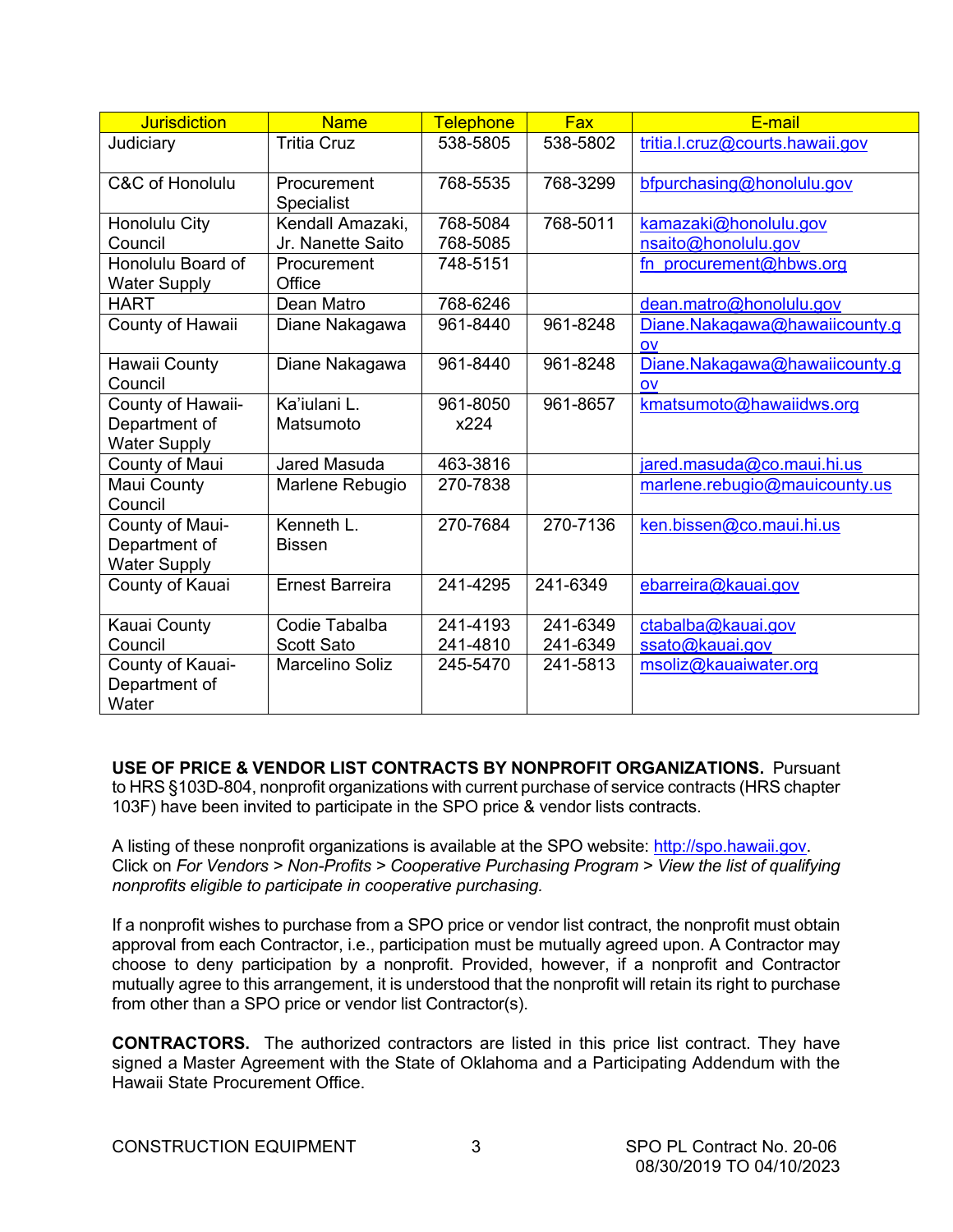| <b>Contractor Name</b> |  |
|------------------------|--|
|                        |  |

Caterpillar Inc

**VENDOR CODES** for annotation on purchase orders are obtainable from the *Alphabetical Vendor Edit Table* available at your department's fiscal office. Agencies are cautioned that the remittance address on an invoice may be different from the address of the vendor code annotated on the purchase order.

**COMPLIANCE PURSUANT TO HRS §103D-310(c).** Prior to awarding this contract, the SPO verified compliance of the Contractor(s) named in the SPO Price List Contract No. 20-06. *No further compliance verification is required prior to issuing a contract, purchase order, or pCard payment when utilizing this contract.*

**PURCHASING CARD (pCard).** The State of Hawaii Purchasing Card (pCard) is required to be used by the Executive departments/agencies, excluding DOE, HHSC, OHA and UH for orders totaling less than \$2,500. For purchases of \$2,500 or more, agencies may use the pCard, subject to its credit limit, or issue a purchase order.

**PURCHASE ORDERS** may be issued for purchases \$2,500 or more, and for Contractors who either do not accept the pCard, set minimum order requirements before accepting the pCard for payment, or charge its customers a transaction fee for the usage.

**SPO PL CONTRACT NO. 20-06** & **NASPO VALUEPOINT MASTER AGREEMENT NUMBER OK-SW192** shall be typed on purchase orders issued against this price list contract**.** For pCard purchases, the SPO Price List Contract No. 20-06 and the applicable NASPO ValuePoint Master Agreement Number OK-SW192 shall be notated on the appropriate transaction document.

**STATE GENERAL EXCISE TAX (GET) AND COUNTY SURCHARGE** shall not exceed the following rates if seller elects to pass on the charges to its customers.

| <b>COUNTY</b>              | <b>COUNTY</b><br><b>SURCHARGE</b> | <b>STATE</b><br><b>GET</b> | <b>TAX</b><br><b>ON</b> | <b>MAX PASS- EXPIRATION DATE</b><br><b>SURCHARGE</b><br><b>OF</b> |
|----------------------------|-----------------------------------|----------------------------|-------------------------|-------------------------------------------------------------------|
|                            | <b>TAX RATE</b>                   |                            | <b>RATE</b>             | <b>TAX RATE</b>                                                   |
| <b>C&amp;C OF HONOLULU</b> | 0.50%                             | 4.0%                       | 4.7120%                 | 12/31/2030                                                        |
| <b>HAWAII</b>              | 0.50%                             | 4.0%                       | 4.7120%                 | 12/31/2030                                                        |
| COUNTY OF<br><b>MAUI</b>   | $0.0\%$                           | 4.0%                       | 4.1666%                 | No county surcharge                                               |
| (including Molokai and     |                                   |                            |                         |                                                                   |
| Lanai)                     |                                   |                            |                         |                                                                   |
| <b>KAUAI</b>               | 0.50%                             | 4.0%                       | 4.7120%                 | 12/31/2030                                                        |

The GET or use tax and county surcharge may be added to the invoice as a separate line item and shall not exceed the current max pass-on tax rate(s) for each island.

County surcharges on state general excise (GE) tax or Use tax may be visibly passed on but is not required. For more information on county surcharges and the max pass-on tax rate, please visit the Department of Taxation's website at [http://tax.hawaii.gov/geninfo/countysurcharge.](http://tax.hawaii.gov/geninfo/countysurcharge)

**PAYMENTS** are to be made to the Contractor(s) remittance address. HRS §103-10 provides that the State shall have thirty (30) calendar days after receipt of invoice or satisfactory completion of contract to make payment. Payments may also be made via pCard.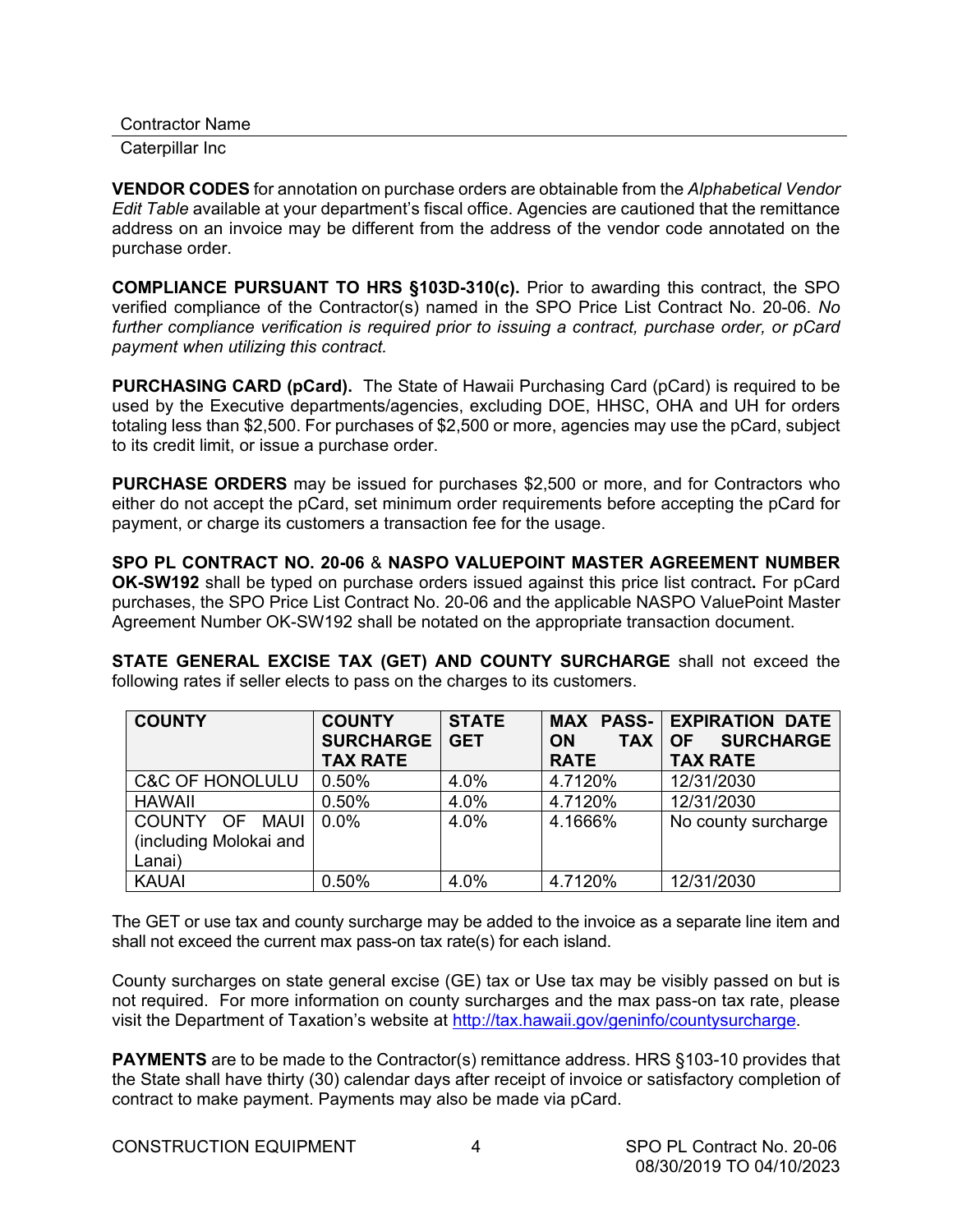#### **LEASE AGREEMENTS** are not allowed under this contract.

**DELIVERY.** After receipt of an order, delivery shall be made within 30 calendar days for parts and within 120 calendar days for equipment, unless otherwise agreed to by the Purchasing Entity and the Contractor. Earlier deliveries are encouraged; however, there shall be no change in contract price or discount terms because of the earlier delivery. Some purchasing entities may have the capacity to pick up equipment and shall contact the dealer by email to make arrangements for pick up.

All equipment shall be delivered new, unused, undamaged, assembled, serviced, oiled and ready for immediate use, unless otherwise requested by the Purchasing Entity. Liability for product delivery remains with the Contractor until delivered and accepted.

Delivery shall be made in accordance with instructions on the Order from each Purchasing Entity. If there is a discrepancy between the Order and what is listed in this Master Agreement, the Contractor shall seek clarification from the Purchasing Entity.

Delivery to a Purchasing Entity is to be Free On Board Destination (to the Destination stated in the Order) freight prepaid and added. Any allowable freight, shipping and handling costs and setup fees paid by a Purchasing Entity are to be annotated on the quote/invoice as a separate line item. Quotes shall show the Contractor's suggested retail price less any trade-in allowance if applicable, contract percentage discount off, freight cost, set-up fees, any allied or incidental costs and the final price for each item delivered.

Allied and incidental items are attachments, accessories, parts or bundles not manufactured by the Contractor that are requested by a Purchasing Entity to complete the purchase of equipment within scope of this Master Agreement (but not to substantially convert the Product). Allied and incidental items requested by a Purchasing Entity shall comply with its state or other government regulations. Allied equipment may only be sold in connection with the sale of an item within scope of their Master Agreement. Items must be clearly labeled on the Order or quote as allied.

Contractor shall provide to purchasing entities electronic files of the operating manual, an illustrated parts manual or list, and the warranty, shall be furnished for each new item purchased, as well as any proprietary tools necessary to perform routine service or adjustments, all at no additional cost. CDs and DVDs will only be provided upon request by the purchasing entity.

**WARRANTY.** The Contractor warrants for a period of one year from the date of Acceptance that:

A. the Product performs according to all specific claims that the Contractor made in its response to the solicitation;

B. the Product is suitable for the ordinary purposes for which such Product is used;

C. the Product is suitable for any special purposes identified in the solicitation or for which the Purchasing Entity has relied on the Contractor's skill or judgment;

D. the Product is designed and manufactured in a commercially reasonable manner; and E. the Product is free of defects.

Upon breach of the warranty, the Contractor will repair or replace (at no charge to the Purchasing Entity) the Product whose nonconformance is discovered and made known to the Contractor. If the repaired and/or replaced Product proves to be inadequate, or fails of its essential purpose, the Contractor will refund the full amount of any payments that have been made. The rights and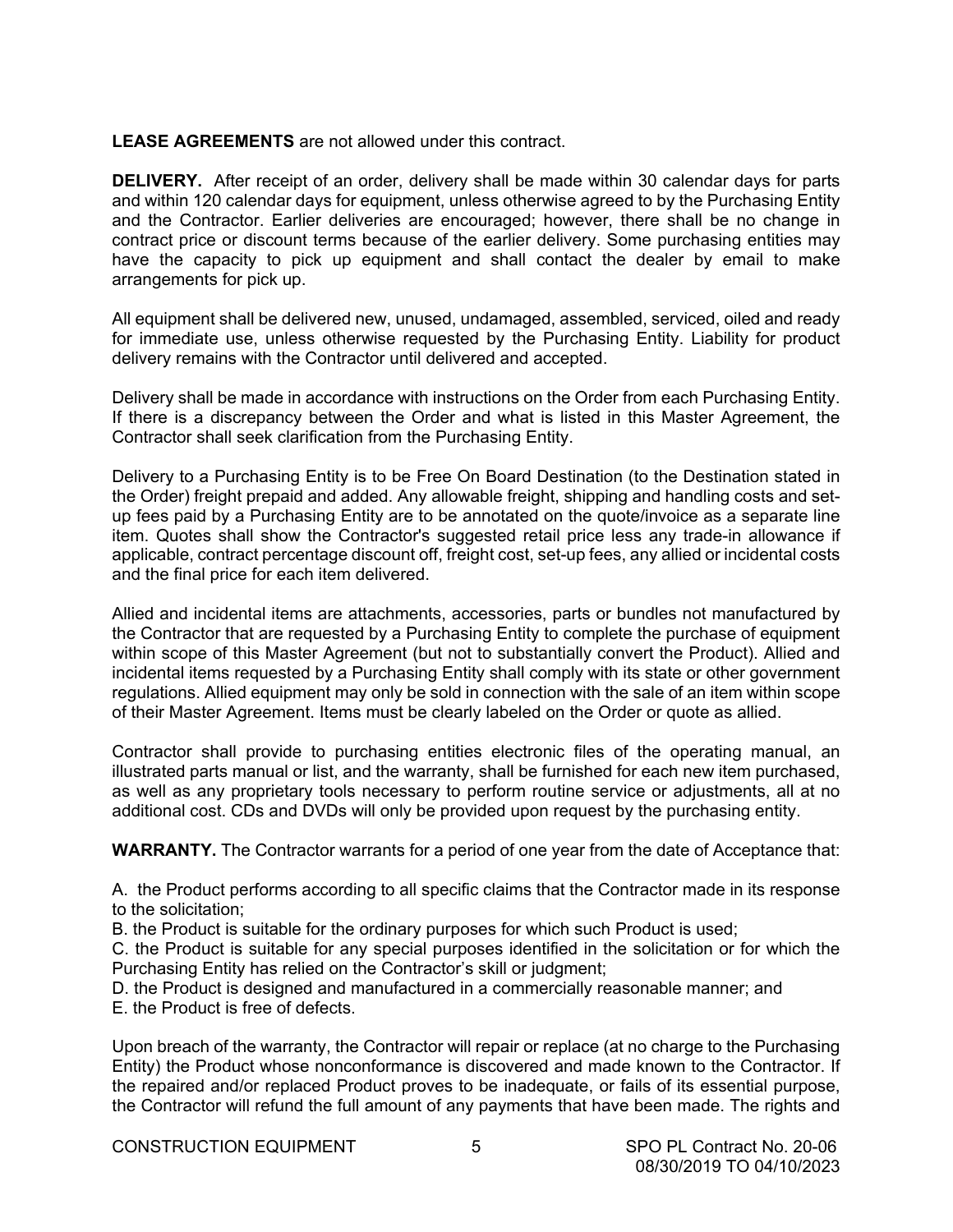remedies of the parties under this warranty are in addition to any other rights and remedies of the parties provided by law or equity, including, without limitation, actual damages, and, as applicable and awarded under the law, to a prevailing party, reasonable attorneys' fees and costs.

The Contractor shall correct ordering errors without further cost to the Purchasing Entity.

The Contractor agrees the Products shall be covered by all commercial warranties the Contractor provides for such products, and rights and remedies provided therein are in addition to and do not limit any rights afforded by any other clause. If Contractor changes its warranty with respect to a Product, Contractor shall promptly provide a replacement copy to the purchasing entity. Contractor also agrees to provide a copy of the warranty applicable to replacement parts purchased. All equipment warranties shall start on the date of acceptance and shall be for the full term of said warranty.

The Contractor warrants that at the time of delivery, all equipment purchased will be free from defects in material or workmanship and will conform to the specifications and all other requirements.

The Contractor shall furnish all necessary supervision, labor, equipment, tools, parts, materials, and supplies needed for the warranty repair work. All persons utilized in the performance shall be authorized by the Contractor and be fully qualified to perform the warranty work required. Warranty work shall be performed by certified or trained or authorized service technicians.

All warranty work performed and parts/materials supplied shall meet original equipment manufacturer (OEM) warranty requirements. Equivalent substitutions must be approved in writing by the Purchasing Entity contact person prior to installation. Warranty work performed not meeting specifications or found to be defective, shall not be accepted. The Contractor shall be required to make repairs or corrections at no additional cost to the Purchasing Entity.

Repair facilities that will perform warranty work under this Master Agreement shall be identified as the Contractor's dealer network. As the manufacturer, the Contractor is responsible for insuring that the facilities are able to adhere to the contract requirements for warranty work performance.

Equipment that will remain in the Contractor's possession overnight and/or for extended periods shall be stored in a safe and secure location for protection from theft and environmental dangers. The Contractor shall be responsible for the proper care and custody of any such equipment in the Contractor's possession.

In connection with replacement parts sold to a Purchasing Entity, Contractor shall provide a copy of any applicable buy-back, trade-in or exchange policy and applicable warranty at the time of purchase.

**TRAINING.** Contractor shall provide information for all training opportunities for the equipment being purchased, including CDs, DVDs, in house, orientation type training, maintenance, and operator.

**BUYBACK.** Suppliers are required to provide any buy back, trade-in or exchange policy concerning repair parts sold to purchasing entities.

**REPAIR FACILITIES.** Repair facilities that will perform the warranty work of items under this Contract shall be identified as the Supplier's dealer network.

CONSTRUCTION EQUIPMENT 6SPO PL Contract No. 20-06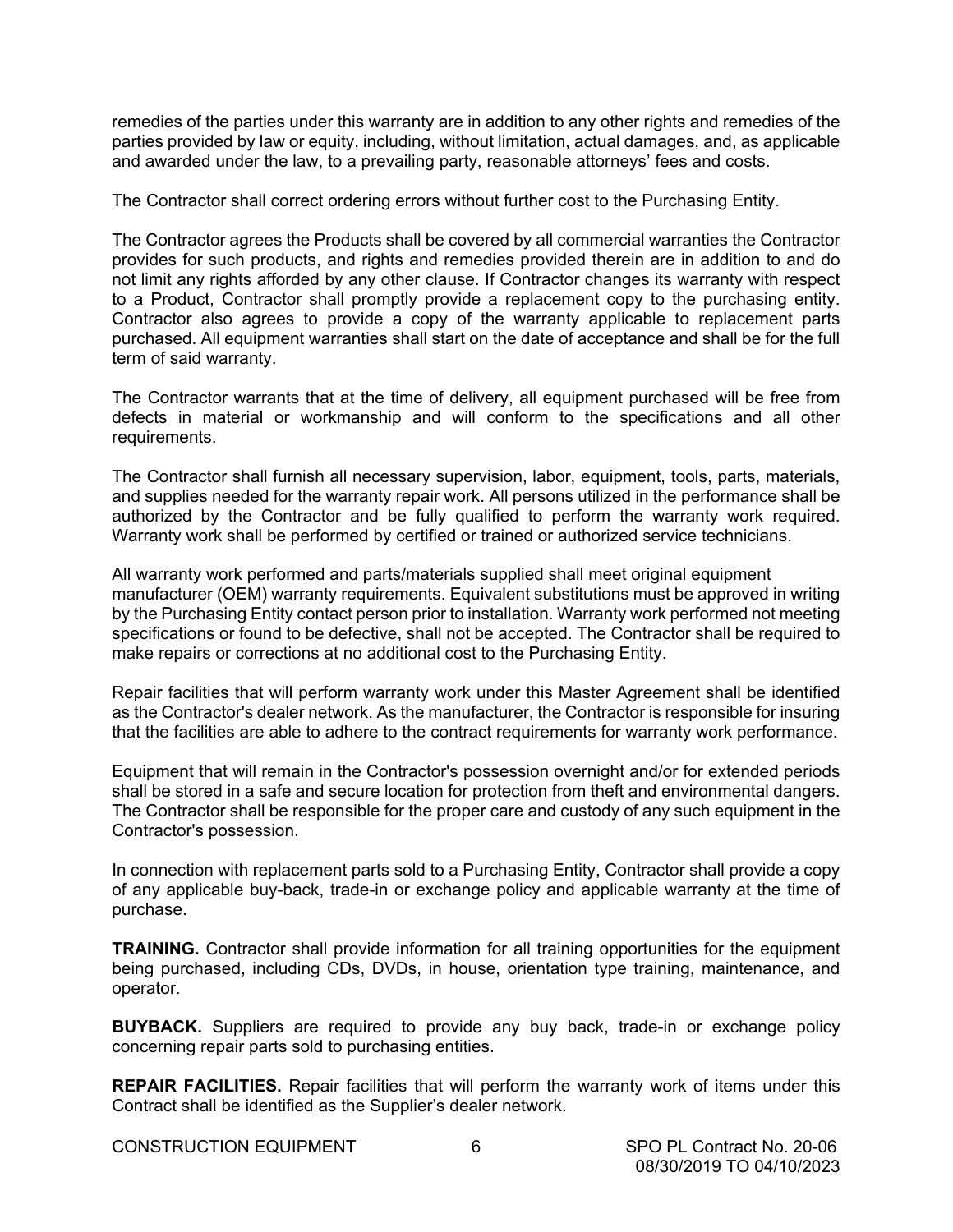**VENDOR AND PRODUCT EVALUATION** form, SPO-012, for the purpose of addressing concerns on this vendor list contract, is available to agencies at the SPO website: [http://spo.hawaii.gov.](http://spo.hawaii.gov/) Click on *Forms* on the home page.

**PRICE OR VENDOR LIST CONTRACT AVAILABLE ON THE INTERNET** at the SPO website: [http://spo.hawaii.gov.](http://spo.hawaii.gov/) Click on *Price & Vendor List Contracts* on the home page.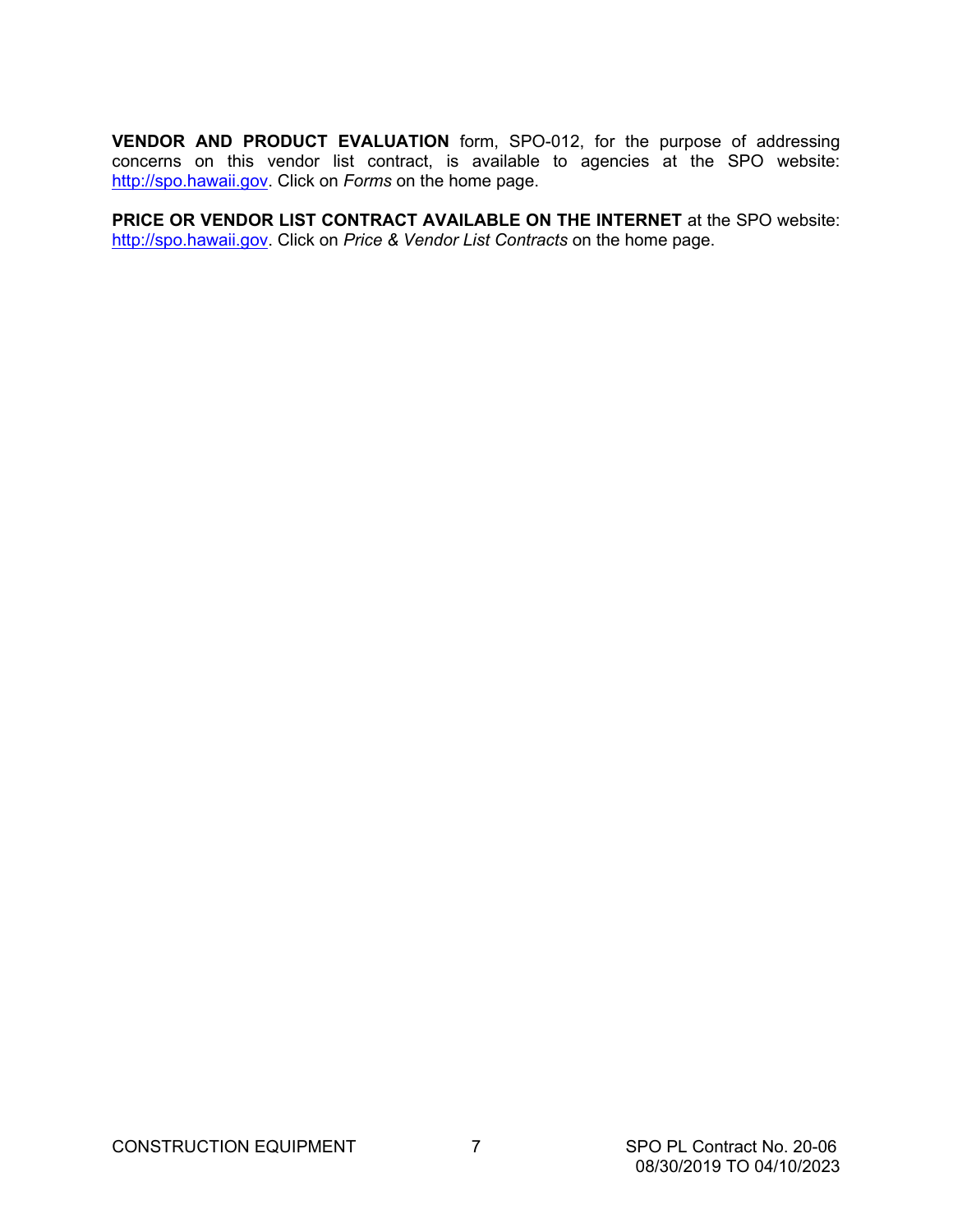#### **PRICE QUOTE INSTRUCTIONS**:

1. Agency shall request a price quote from all vendors for equipment listed below:

|                        | Caterpillar |
|------------------------|-------------|
| <b>Tracked Loaders</b> | Yes         |
| <b>Wheel Loaders</b>   | Yes         |
| Motor Graders          | Yes         |
| Telehandler            | Yes         |
| <b>Backhoes</b>        | Yes         |
| <b>Skid Steer</b>      | Yes         |
| Tracked Excavators     | Yes         |
| Dozers                 | Yes         |

- 2. Form SPO-010 is optional.
- 3. Award can be made on best value.

Personnel utilizing Price List Contract No. 20-06 may use form SPO-010, *Record of Procurement* for purchases.If unable to obtain the minimum number of price quotes, written justification is explained in Part C. If award is not made to the lowest bidder, written justification is explained in Part D. The approved Form SPO-010 is kept in the procurement/contract file.

**CONSIDERATION OF QUOTES.** Agencies shall consider all responsive and responsible quotes received. An award shall be made to the Contractor(s) offering the lowest price. If the lowest price does not meet the agencies specification requirement, the award may be made to the vendor(s) whose offer represents the best value to the agency. Best value means the most advantageous offer determined by evaluating and comparing all relevant criteria in addition to price so that the offer meeting the overall combination that best services the agency is selected. These criteria may include, in addition to others, the total cost of ownership, performance, history of the vendor, quality of goods, services, delivery and proposed technical performance.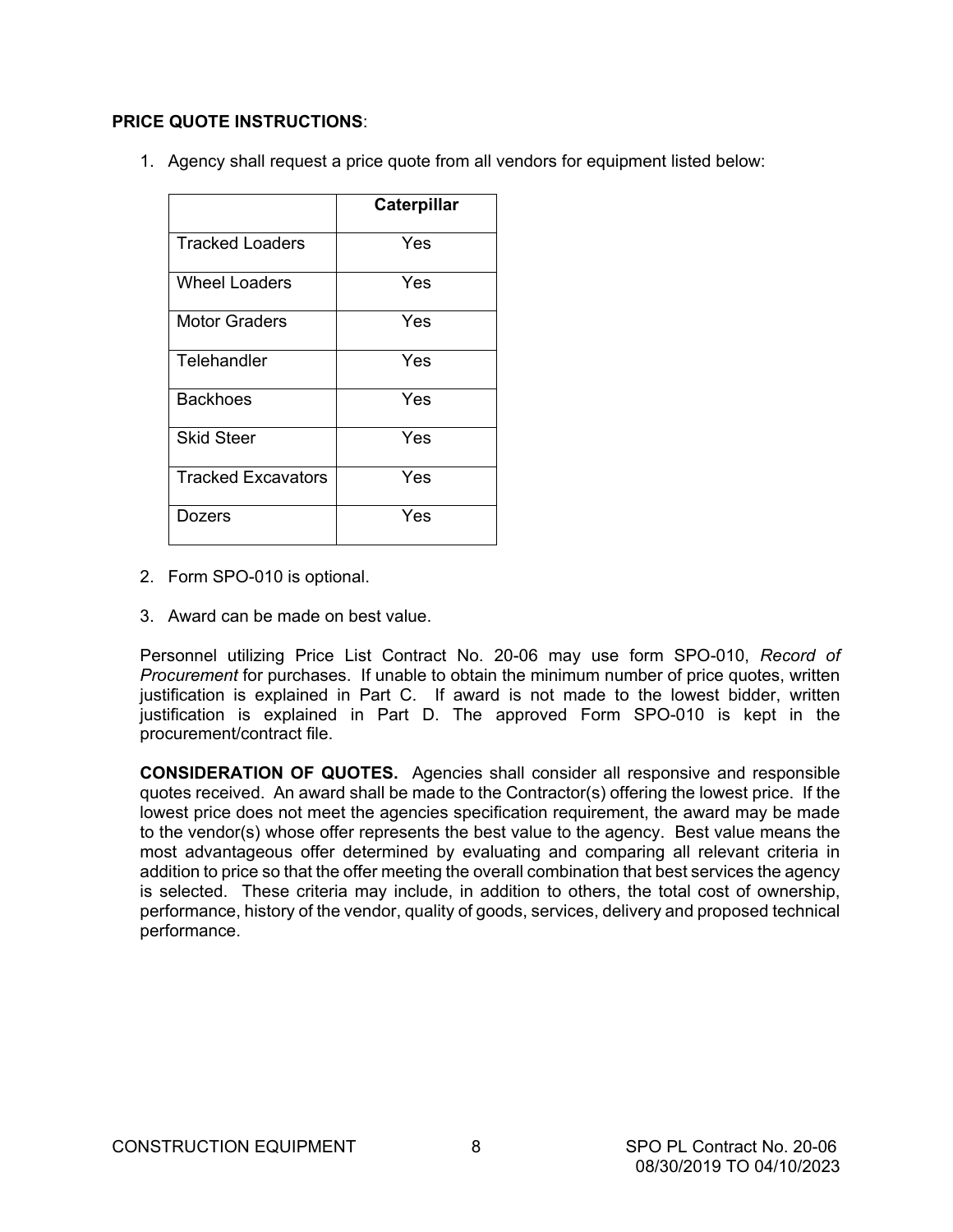### **CONTRACTORS**

### **AND**

# **AUTHORIZED**

## **RESELLERS**

## **CONTACT**

### **INFORMATION**

CONSTRUCTION EQUIPMENT 9 SPO PL Contract No. 20-06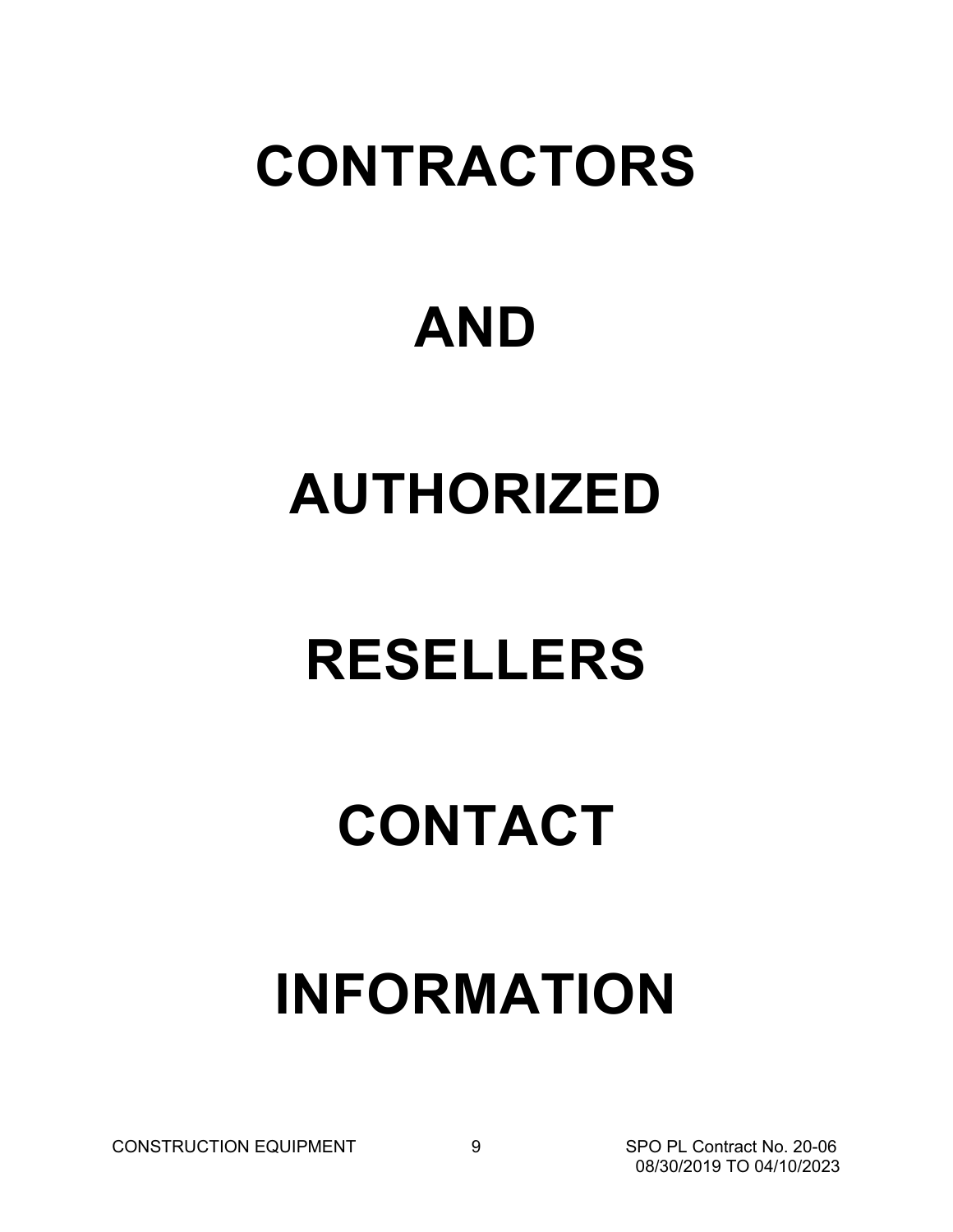### **Caterpillar Inc**

<https://www.naspovaluepoint.org/portfolio/construction-equipment-2018-2023/caterpillar-inc/>

For price quotes, contact Caterpillar Inc or its authorized resellers. Payments are made to the authorized resellers.

To view equipment please go to: [www.hawthornecat.com](http://www.hawthornecat.com/) or [www.cat.com](http://www.cat.com/)

To view price discount please go to: [https://www.naspovaluepoint.org/portfolio/construction](https://www.naspovaluepoint.org/portfolio/construction-equipment-2018-2023/caterpillar-inc/)[equipment-2018-2023/caterpillar-inc/](https://www.naspovaluepoint.org/portfolio/construction-equipment-2018-2023/caterpillar-inc/)

Name: Juan Velandia Phone: (786) 624-9964 Email: [Velandia\\_Juan@cat.com](mailto:Velandia_Juan@cat.com)

Authorized Reseller and Repair Facilities:

Hawthorne Pacific Corp 16945 Camino San Bernardo San Diego, CA 92127-2405 Vendor Code: 28442801 Parker Paredes Hawaii Sales Manager [pparedes@hawthornecat.com](mailto:pparedes@hawthornecat.com) 808-676-0393

Hawthorne Pacific Corp Repair Facilities

- 1. 94-025 Farrington Hwy, Waipahu, HI 96797
- 2. 470 S Hana Hwy, Kahului, HI 96732
- 3. 1520 Haleukana St, Lihue, HI 96766
- 4. 171 Railroad Ave, Hilo, HI 96720
- 5. 74-5524 Kaiwi St, Kailua-Kona, HI 96740

To view repair facility locations please go to: https://www.hawthornec <https://www.hawthornecat.com/locations/at.com/locations/>